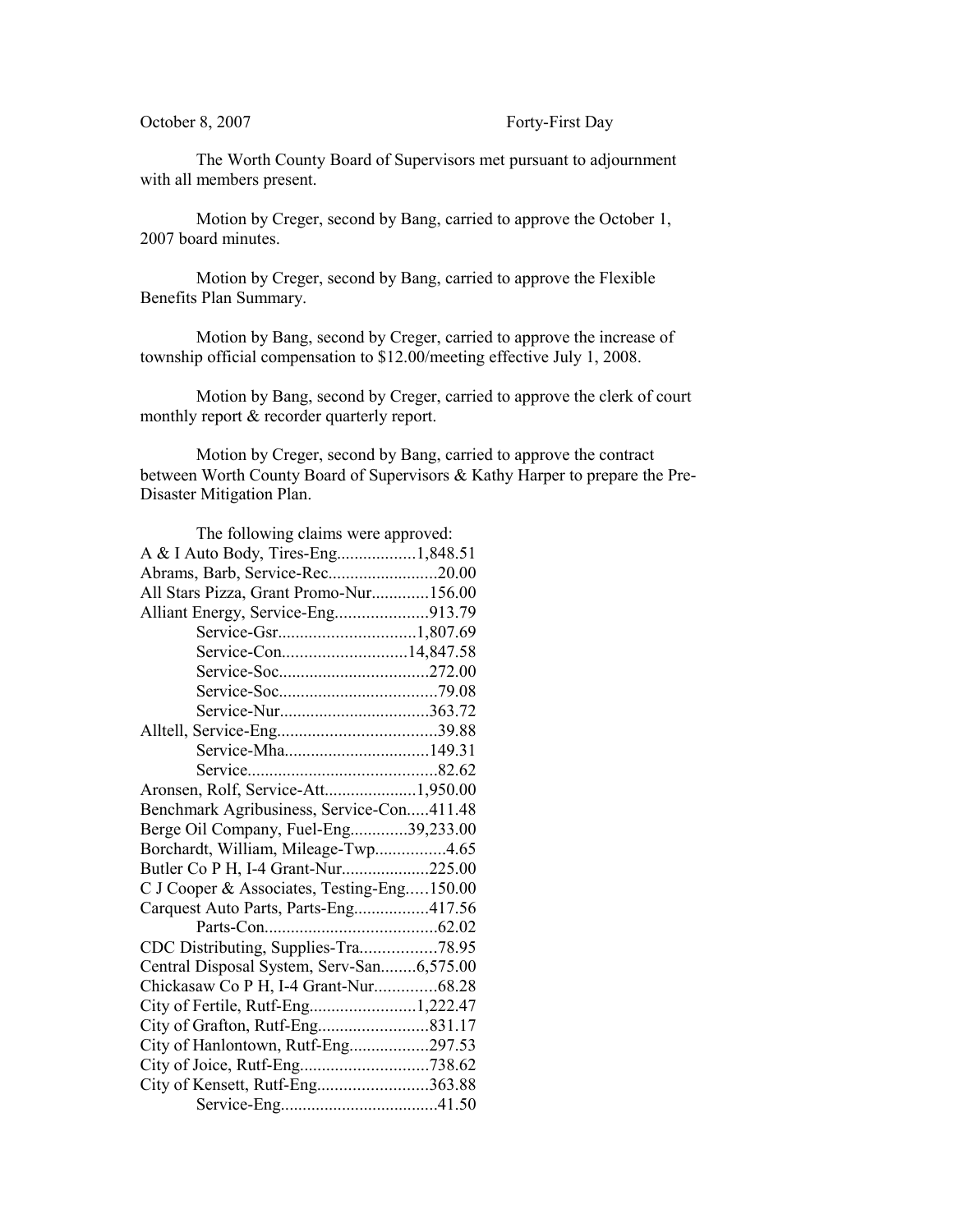| City of Manly, Service-Eng21.89            |  |
|--------------------------------------------|--|
| City of Northwood, Service-Eng80.18        |  |
|                                            |  |
|                                            |  |
| Clear Lake Comm Sch, Escrow-Nur729.30      |  |
| Community Care Inc, Service-Mhs268.09      |  |
| County Case Management, Dues-Mha330.00     |  |
| Crysteel Truck Equip, Repairs-Eng14,358.49 |  |
| Cwc Chemical Inc, Supplies-Con6,429.78     |  |
| Department of Human Ser, Ser-Mha1,780.07   |  |
| Des Moines Stamp Mfg Co, Supp-Shf124.90    |  |
| Diamond Mowers Inc, Parts-Con521.47        |  |
| Duncan Heights Inc, Service-Mha4,187.79    |  |
| Ehrich, Cherrice, Mileage-Mha50.69         |  |
| Electronic Engineering, Service-Shf204.25  |  |
|                                            |  |
| Electronic Specialties, Service-Eng110.00  |  |
| Emmet Co P H, I-4 Grant-Nur434.09          |  |
| Fallgatter's Market, Supplies-Con35.27     |  |
|                                            |  |
|                                            |  |
| Farmchem Corp, Supplies-Con102.84          |  |
|                                            |  |
|                                            |  |
|                                            |  |
| Floyd County Ph/Hhc, I-4 Grant-Nur752.70   |  |
| Forest City Comm Sch, Escrow-Nur15.10      |  |
| Frandle, Ordale, Rent-Soc200.00            |  |
| Franklin Co P H, I-4 Grant-Nur141.34       |  |
| General Injectables & VA, Supp-Nur153.39   |  |
| Gopher Sign Company, Signs-Eng77.21        |  |
| Gordon, Joel, Well Close-San200.00         |  |
| Greve Law Office, Copies-Att93.50          |  |
|                                            |  |
| Grp & Associates, Service-Nur28.00         |  |
| Hackbart, Philip E., Mileage-Twp3.72       |  |
|                                            |  |
| Hampton-Dumont Comm Sch, Esc-Nur517.30     |  |
| Heartland Power Coop, Service-Con72.00     |  |
| Hendrikson, Joy, Exp-Wec112.42             |  |
|                                            |  |
| Howard Co P H, I-4 Grant-Nur331.09         |  |
| Huber Supply Co, Supplies-Eng304.24        |  |
| IA Workforce Develop, Unempl-Ins313.57     |  |
| Interstate Motor Trucks, Parts-Eng319.03   |  |
| Iowa Dept of Natural Res, Fees-San100.00   |  |
| Iowa Prison Industries, Equip-Con3,208.00  |  |
|                                            |  |
| Iowa State University, Edu-Aud100.00       |  |
|                                            |  |
| J & J Machining Welding, Suppl-Eng129.00   |  |
|                                            |  |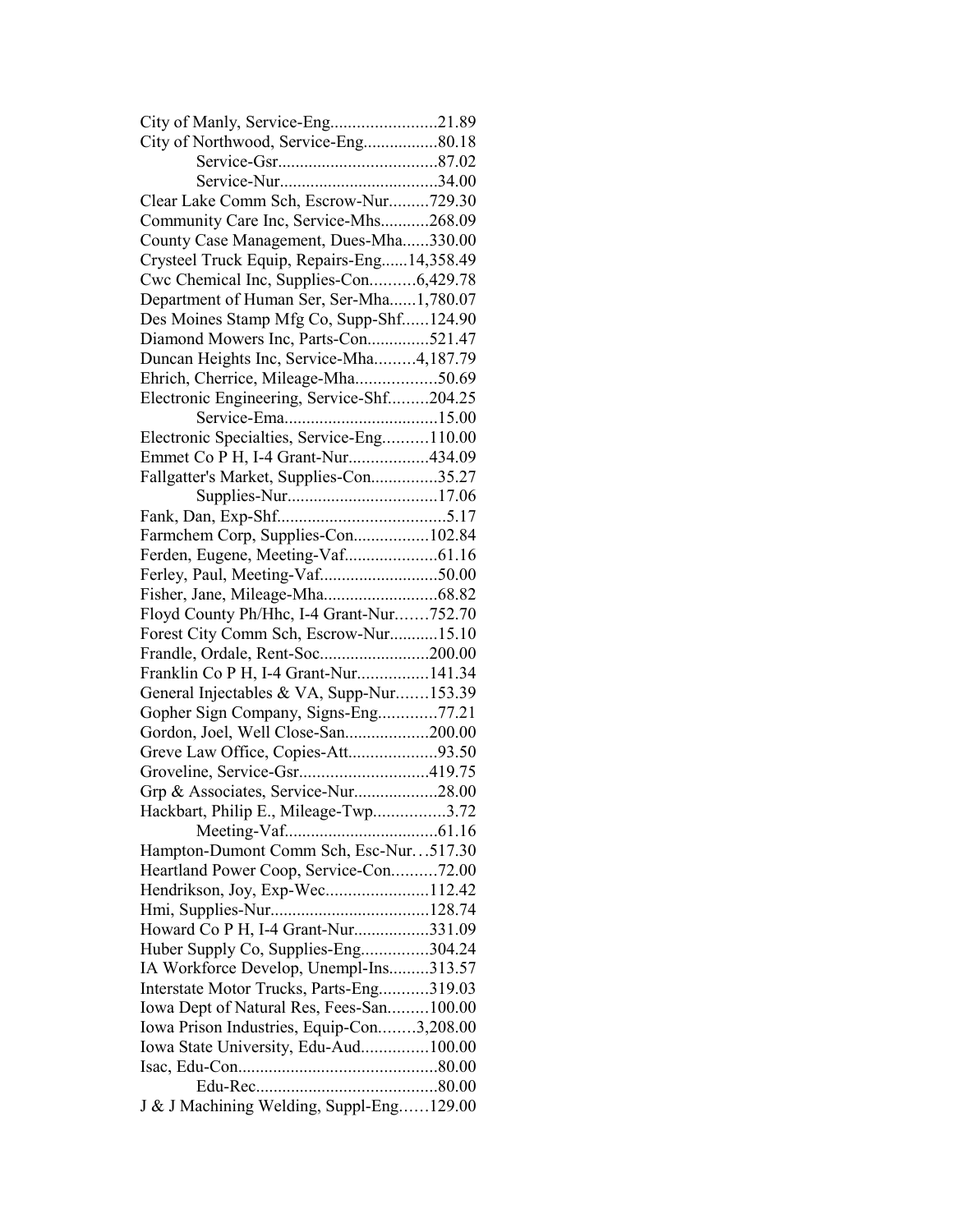| Jensen, Bobbie, Mileage-Mha120.20           |  |
|---------------------------------------------|--|
| Johnson, Hal, Prop Tax-Nur1,674.37          |  |
|                                             |  |
| Konica Minolta Business, Service-Nur42.41   |  |
|                                             |  |
| Kragenbrink, Carol A, Slabs-Con100.00       |  |
| Kuennen, Tina L, Exp-Nur80.00               |  |
| L R Falk Const Co, Rock-Eng43,952.72        |  |
| Lake Mills Comm Sch, Escrow-Nur41.40        |  |
| Lake Mills Graphic Inc, Service-Ema36.00    |  |
| Lea Mobile Glass Inc, Service-Eng383.45     |  |
| Liberty Square, Service-Mha1,224.60         |  |
| Low's Standard, Fuel-Asr37.70               |  |
| Mad-Gaard Construction, Serv-Con34,650.00   |  |
| Manly Junction Signal, Service-Con205.39    |  |
| Marshall & Swift Inc, Supplies-Gsr12.98     |  |
| Martin Marietta Aggreg, Rock-Eng47,199.52   |  |
|                                             |  |
| Matt Parrott & Sons Co, Ballots-Aud1,061.98 |  |
| May, Dennis, Mileage-Sup82.41               |  |
| Mechem, Elsie L, Mileage-Mha173.92          |  |
| Mediacom, Service-Con79.95                  |  |
|                                             |  |
| Mental Health Center, Service-Mha7,922.02   |  |
| Merck, Supplies-Nur2,359.80                 |  |
| Meyer, Russell, Safety-Eng116.25            |  |
| Mi-B & J Water, Service-Gsr12.00            |  |
|                                             |  |
| Mireles, Jessie, Mileage-Mha473.84          |  |
| Mireles, Sandra, Mileage-Mha488.25          |  |
| Mitchell Co Care, Service-Mha1,404.00       |  |
| Mitchell Co P H, I-4 Grant-Nur46.20         |  |
| Mitchell County Cattlemen, Suppl-Ema101.43  |  |
| Mitchell County Ema, Mileage-Ema311.55      |  |
| Nashua/Plainfield Comm S, Escrow-Nur62.70   |  |
| Next Generation Technolo, Serv-Mha3,152.25  |  |
|                                             |  |
| Niebur, Ellen, Mileage-Mha88.35             |  |
| No IA Juvenile Detention, Serv-Juv1,625.00  |  |
|                                             |  |
| North Country Equipment, Parts-Con19.55     |  |
| North IA Comm Sch, Escrow-Nur43.10          |  |
| Northwood Anchor, Service-Sup242.13         |  |
|                                             |  |
| Northwood Electric Inc, Supplies-Gsr78.12   |  |
|                                             |  |
| Northwood Motor Co, Service-Nur24.95        |  |
| Northwood Sanitation, Service-Gsr145.00     |  |
|                                             |  |
|                                             |  |
| Northwood True Value, Supplies-Eng90.64     |  |
|                                             |  |
|                                             |  |